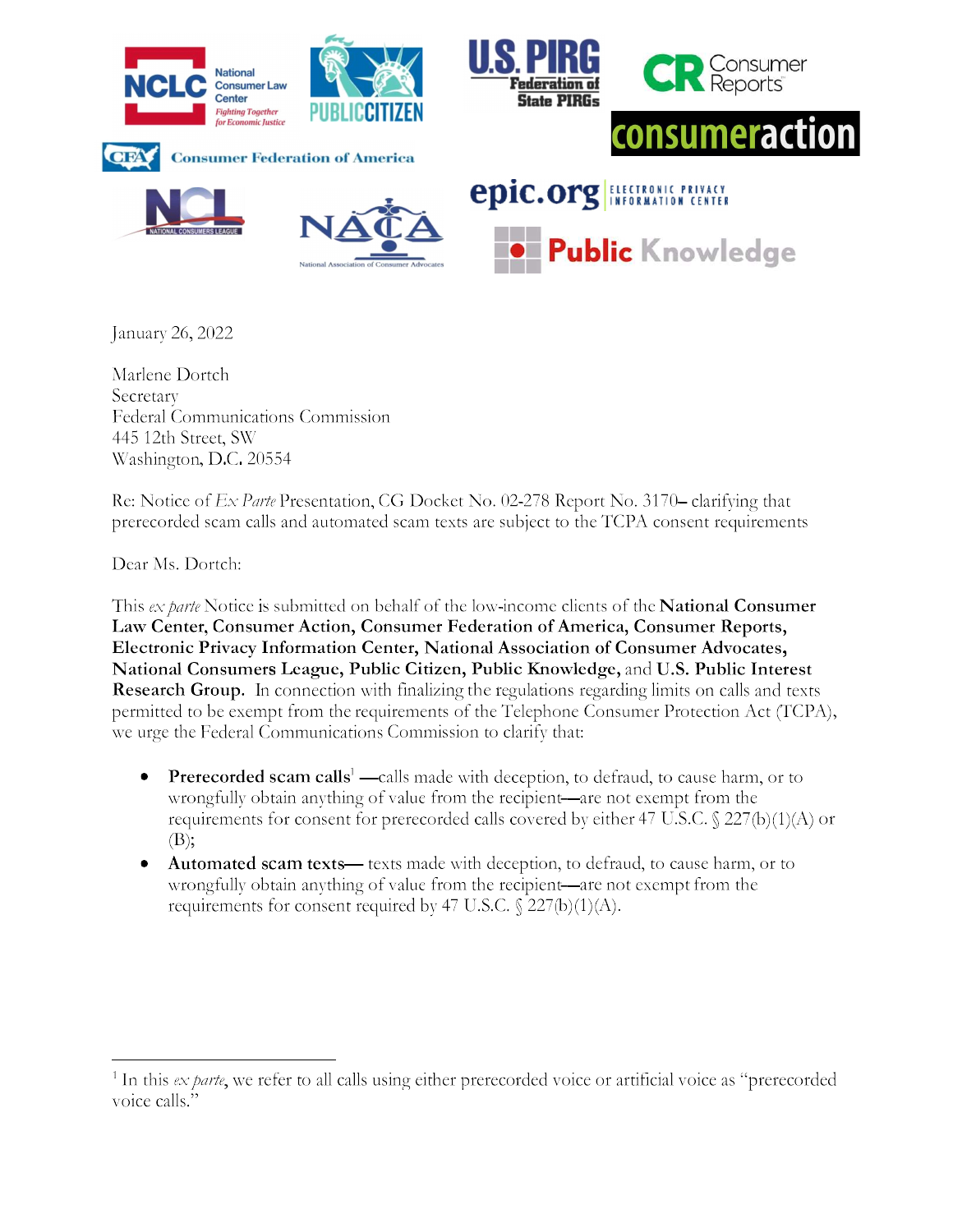As required by the TRACED Act, $^2$  the FCC issued an order in late 2020 $^3$  that a) places limits on the number of calls that certain commercial callers making non-telemarketing prerecorded calls to a residence can make without consent; b) requires that every prerecorded call made pursuant to one of the exemptions must include an automated, interactive opt-out mechanism for the called party to make a do-not-call request; c) requires the caller to honor the called party's request to stop calling once an opt-out request has been made;<sup>4</sup> and d) establishes in regulations previously permitted exemptions for calls to cell phones.<sup>5</sup>

Although the order setting these limits and requirements on exempt calls was issued in 2020, the FCC has delayed "indefinitely" the implementation of all the limits on exempt prerecorded calls made to residential lines (as governed by 47 U.S.C.  $\frac{227(b)(1)(B)}{6}$  As a result, the final content of the rules governing the exemptions permitted by the Commission does not appear to be complete, given the existence of several unresolved Petitions for Reconsideration.<sup>7</sup>

This is an opportune time for the Commission to articulate that prerecorded scam calls and automated texts do not fall within any exemption from the consent requirement for these calls and texts in 42 U.S.C. § 227(b). These calls are among the most invasive and dangerous, and we are confident that the Commission never intended to permit scam calls to be free from the restrictions on prerecorded and automated calls. However, at present there is no explicit reference to their coverage under  $\S$  227(b) in any of the Commission's orders.

<sup>4</sup> See 2020 Order, supra note 3. See also 47 C.F.R. § 64.1200(a)(3)(i)-(iv) (delayed indefinitely).

<sup>5</sup> See 2020 Order, *supra* note 3. See also 47 C.F.R. § 64.1200(a)(9) (effective Mar. 29, 2021).

 $6$  See Federal Commc'ns Comm'n, Limits on Exempted Calls Under the Telephone Consumer Protection Act of 1991, Final Rule, CG Docket No. 02-278, 86 Fed. Reg. 11,443 (Feb. 25, 2021), available at https://www.govinfo.gov/content/pkg/FR-2021-02-25/pdf/2021-01190.pdf.

 $^2$  Pallone-Thune Telephone Robocall Abuse Criminal Enforcement and Deterrence Act, Pub. L. No. 116-105, § 8, 133 Stat. 3274 (Dec. 30, 2019), available athttps://www.govtrack.us/congress/bills/116/s151/text.

 $3$  In re Rules and Regulations Implementing the Tel. Consumer Prot. Act of 1991, Report and Order, CG Docket No. 02-278, FCC 20-186 (Rel. Dec. 30, 2020), available at https://docs.fcc.gov/public/attachments/FCC-20-186A1.pdf [hereinafter 2020 Order].

<sup>&</sup>lt;sup>7</sup> See, e.g., Petition for Partial Reconsideration of ACA International et al., CG Docket No. 02-278 (filed Mar. 29, 2021); Enterprise Communications Advocacy Coalition Petition for Reconsideration, CG Docket No. 02-278 (filed Mar. 17, 2021). See also Public Notice, Consumer & Governmental Affairs Bureau, Federal Commc'ns Comm'n, Petitions for Reconsideration of Action in Proceedings, CG Docket No. 02-278 (Rel. Mar. 31, 2021), available at

https://docs.fcc.gov/public/attachments/DOC-371233A1.pdf (inviting oppositions to the Petitions to be filed within fifteen days of the date on which the Public Notice is published in the Federal Register). The Notice was published in the Federal Register on April 12, 2021. Federal Commc'ns Comm'n, Petition for Reconsideration of Action in Proceedings, CG Docket No. 02-278, 86 Fed. Reg. 18,934 (Apr. 12, 2021), available at https://www.govinfo.gov/content/pkg/FR-2021-04- 12/pdf/2021-07360.pdf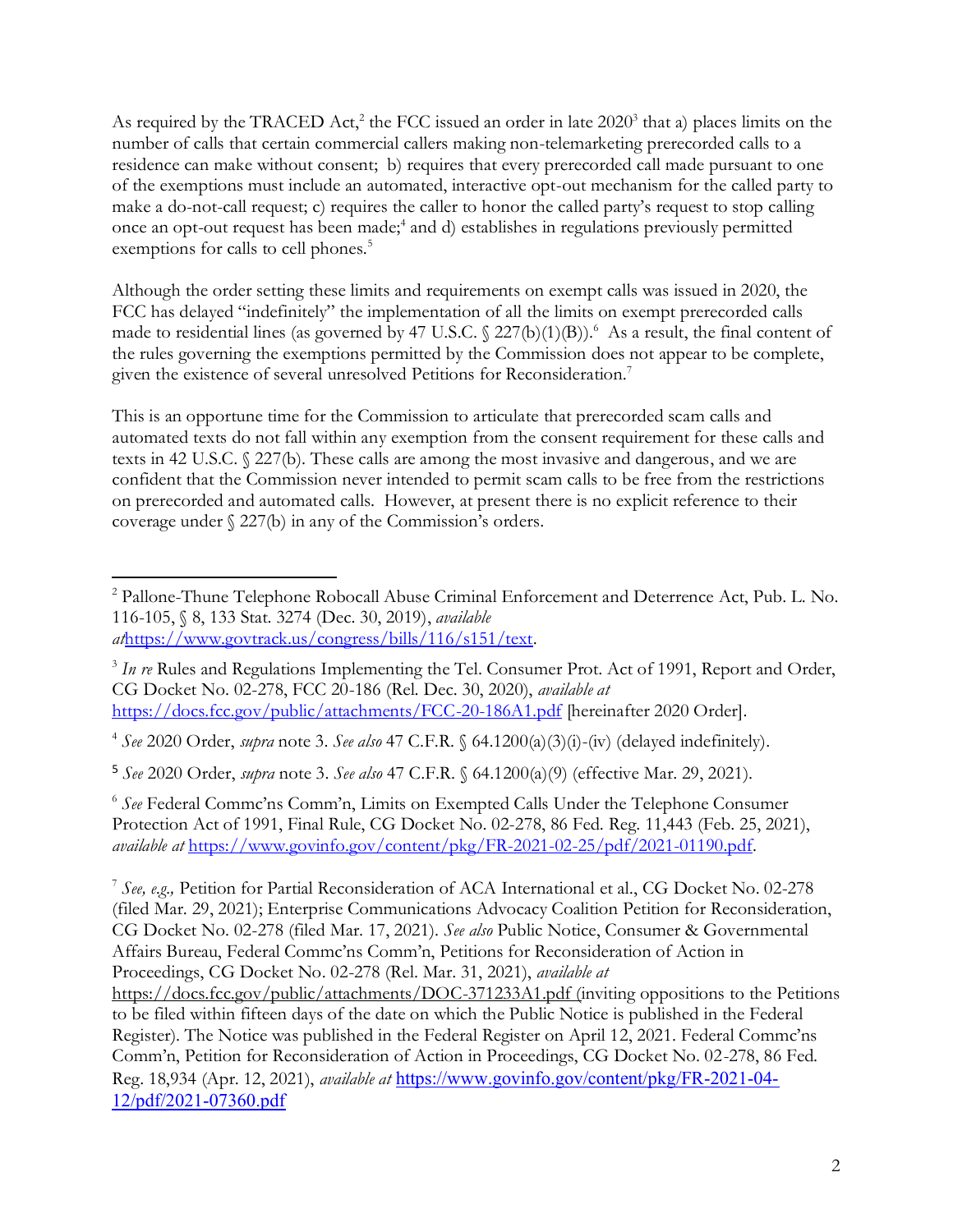## Scam Calls Present a Continuing Menace to American Subscribers.

As the Commission is aware, the latest fraud reports on the Federal Trade Commission (FTC) website confirm the growing danger of scam calls to American consumers, as well as the fact that the telephone is a primary method for scammers to contact their victims.<sup>8</sup> The specifics on these scams are alarming:

- In the first three quarters of 2021, there were more than 2.1 million separate reports of fraud made to government agencies.<sup>9</sup>
- $\bullet$  Over a third of these reports  $-540,327$  were the direct result of contacts made through a telephone call.<sup>10</sup>
- Another 290,551 reports of fraud resulted from texts to cell phones.<sup>11</sup>
- The recipients of those scam calls had \$529 million stolen from them in the first three quarters of 2021, an increase of 64% over the loss of \$323 million during the first three quarters of  $2020$ <sup>12</sup> The median amount of money lost through these telephone scams during the first three quarters of 2021 was  $$1,250.<sup>13</sup>$
- $\bullet$  Over a third of the scam victims were over age 60.<sup>14</sup>
- Losses to victims over age 80 were the highest amounts, with a median of \$1,300 of stolen funds per person in this age group, as compared to \$650 in the next highest age group (age  $70$  to  $79)$ .<sup>15</sup>

https://public.tableau.com/app/profile/federal.trade.commission/viz/FraudReports/LossesContac tMethods

 $10 \text{ }\mathrm{Id}$ 

 $11 \; Id.$ 

<sup>12</sup> Id. (Losses & Contact Method tab, with "Contact Method" with quarters 1 through 3 for both 2020 and 2021 checked).

https://public.tableau.com/app/profile/federal.trade.commission/viz/FraudReports/LossesContac tMethods (Age & Fraud tab, with quarters 1 through 3 of 2021 checked).

<sup>15</sup> FTC Consumer Sentinel Network, Percentage Reporting a Fraud Loss and Median Loss by Age, Year: 2020 (updated Nov. 23, 2021), available at

<sup>&</sup>lt;sup>8</sup> FTC Consumer Sentinel Network, Fraud Reports by Contact Method, Year: 2021 YTD (updated Nov. 23, 2021), available at

 $^9$  Id. (Losses & Contact Methods tab, with "Contact Method" and quarters 1 through 3 of 2021 checked).

 $13$  *Id.* (with quarters 1 through 3 of 2021 checked)

<sup>&</sup>lt;sup>14</sup> FTC Consumer Sentinel Network, Reported Frauds and Losses by Age, Year: 2021 YTD (updated Nov. 23, 2021), available at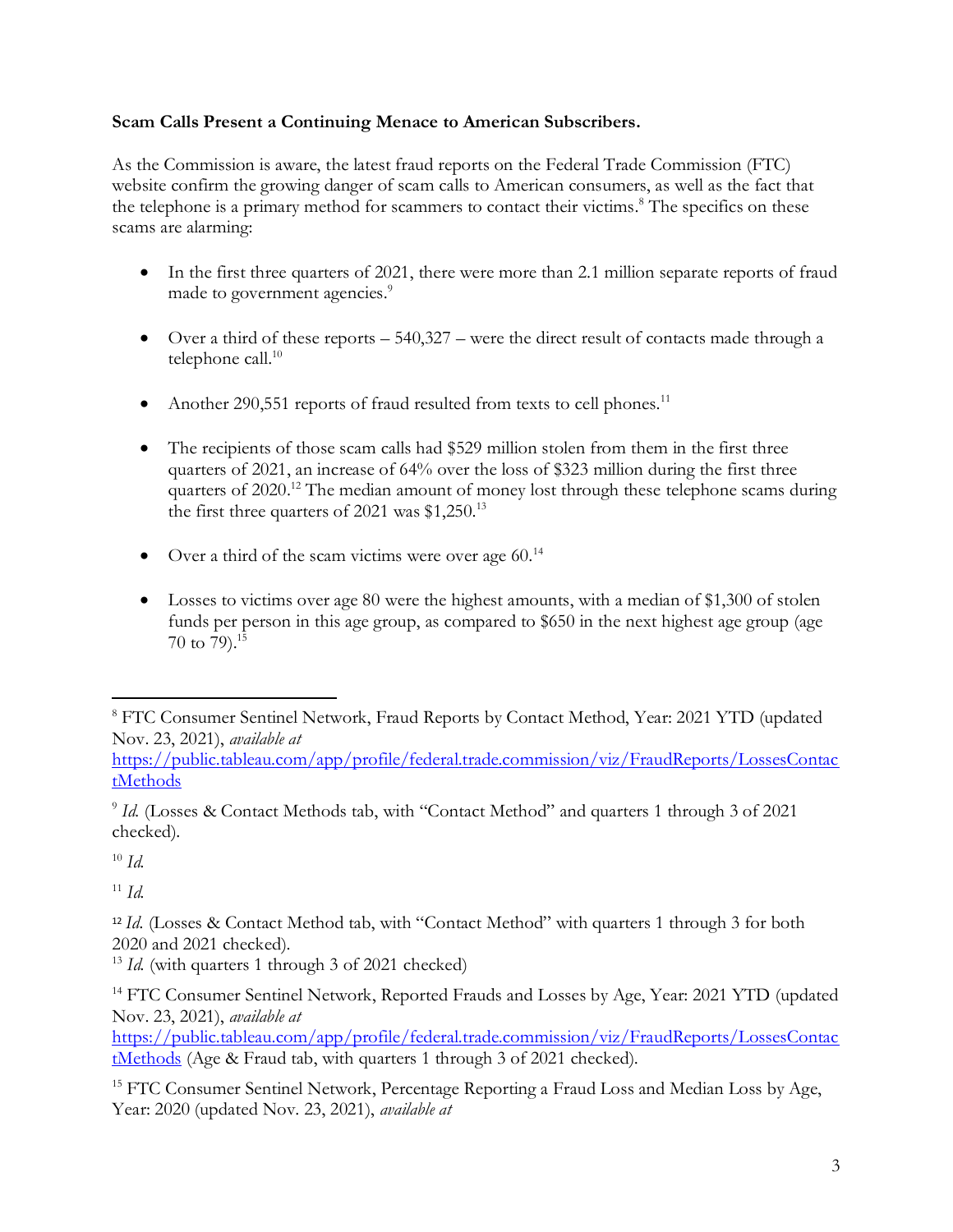- The number of reports of telephone fraud increased from 267,810 in the first three quarters of 2020 to 540,327 in the first three quarters of 2021, an increase of  $102\%$ .<sup>16</sup>
- In 2021, complaints about unconsented-to robocalls were the leading source of complaints to both the  $FCC^{17}$  and the FTC. Approximately 3.4 million complaints about robocalls were made to the FTC in fiscal year 2021, up from 2.8 million in  $2020$ ,<sup>18</sup> and an additional 175,000 complaints were made to the FCC about unwanted and illegal robocalls in fiscal year 2021.<sup>19</sup>
- Impostor scam calls (calls pretending to be from government, business, or family and friends) topped the list of commonly reported call topics in FY 2020 and the first three quarters of  $2021.<sup>20</sup>$

Impostor scams have increased significantly during the pandemic. Among the most costly and heartbreaking cases are those calls that purport to come from a family member in peril, or extortion calls, although not all of these are prerecorded calls.<sup>21</sup> However, during tax season, prerecorded calls

<sup>18</sup> Federal Trade Comm'n, National Do Not Call Registry Data Book for Fiscal Year 2021, at 6 (Nov. 2021), available at https://www.ftc.gov/system/files/documents/reports/national-do-not-callregistry-data-book-fiscal-year-2021/dnc\_data\_book\_2021.pdf.

<sup>19</sup> See Federal Trade Comm'n, Biennial Report to Congress Under the Do Not Call Registry Fee Extension Act of 2007, at 3 (Dec. 2021), available at

https://www.ftc.gov/system/files/documents/reports/biennial-report-congress-under-do-not-callregistry-fee-extension-act-2007/p034305dncreport.pdf The FCC also receives complaints about unwanted calls and received approximately 155,000 unwanted call complaints in FY 2020, and approximately 175,000 in FY 2021.").

 $^{20}$  *Id.* at 7.

<sup>21</sup> See, e.g., Press Release, Office of the Vermont Attorney General, Top 10 Scams of 2020 Released by Attorney General's Office (Mar. 1, 2021), available at https://ago.vermont.gov/blog/2021/03/01/top-10-scams-of-2020-released-by-attorney-generalsoffice/

https://public.tableau.com/app/profile/federal.trade.commission/viz/FraudReports/LossesContac tMethods (Age & Fraud Losses tab with 2020 (the most recent year available) checked).

<sup>&</sup>lt;sup>16</sup> FTC Consumer Sentinel Network, Fraud Reports by Contact Method, Year: 2021 YTD (updated Nov. 23, 2021), available at

https://public.tableau.com/app/profile/federal.trade.commission/viz/FraudReports/LossesContac tMethods (Losses & Contact Method tab, with "Contact Method" and quarters 1 through 3 for both 2020 and 2021 checked).

<sup>&</sup>lt;sup>17</sup> Federal Commc'ns Comm'n, Stop Unwanted Robocalls and Texts, available at https://www.fcc.gov/consumers/guides/stop-unwanted-robocalls-and-texts ("Unwanted calls including illegal and spoofed robocalls - are the FCC's top consumer complaint and our top consumer protection priority.").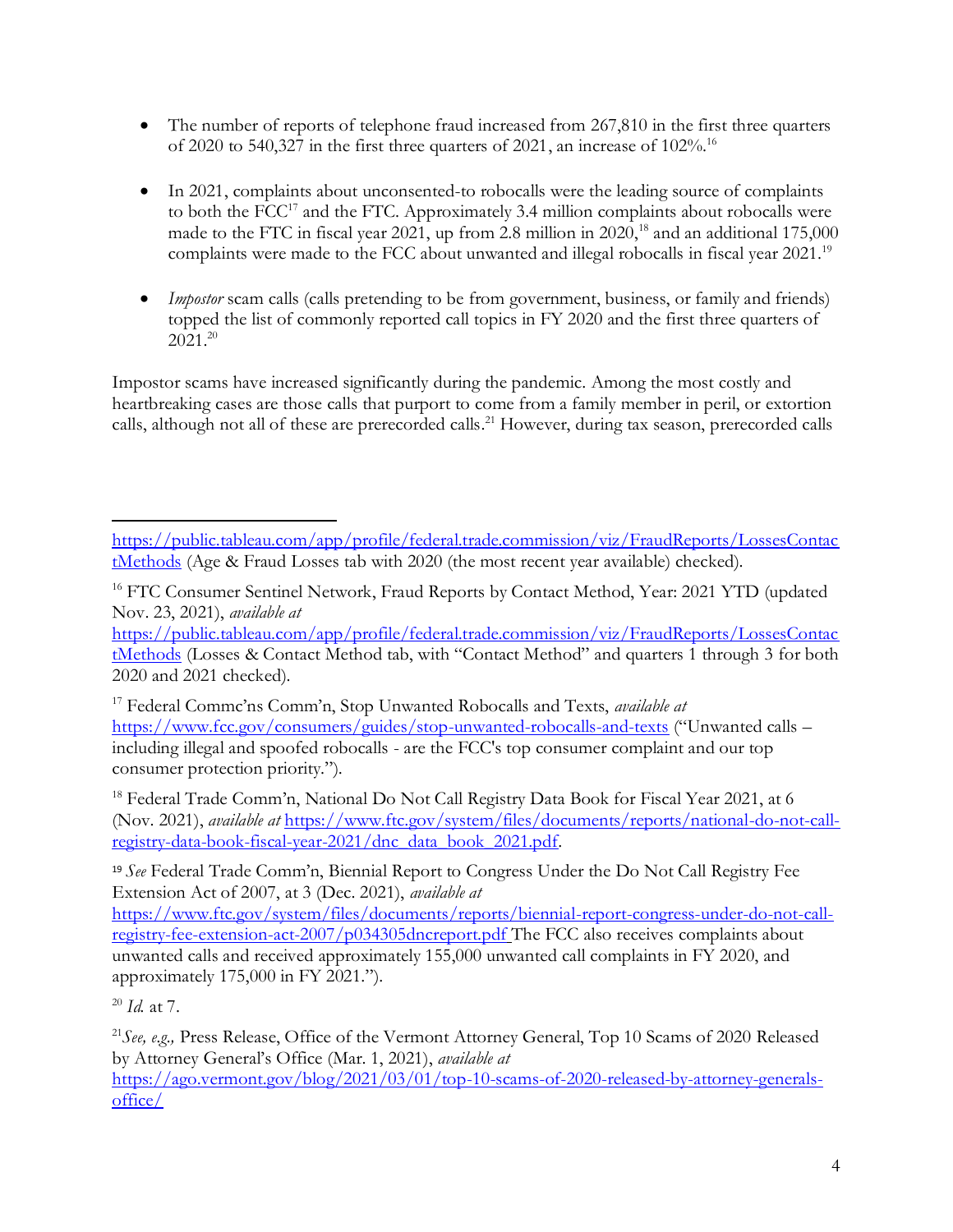from phony IRS agents often demand money and, threaten arrest or even deportation if the victims do not comply.<sup>22</sup> Here is a recording of an IRS imposter call using a prerecorded voice.<sup>23</sup>

Many impostor scams are initiated with either a prerecorded call or a text. Typically, the scammer pretends to be calling from a trusted entity, such as a government agency, for example the Social Security Administration (SSA). The scammer in a prerecorded SSA call may claim that the victim's Social Security Number has been suspended due to suspicious activity or involvement in a crime, and the victim is encouraged to call back to clear up the matter. During the callback, the scammer will ask for the victim's SSN in order to reactivate it, or the scammer may ask the recipient for a fee to reactivate the SSN or to get a new SSN. Here is a recording of a prerecorded SSA scam call.<sup>24</sup>

Other scams are initiated by a prerecorded call or text in which the scammer pretends to be a tech support person from a well-known business entity, such as Apple. The message states that there is a problem or virus on the recipient's computer and that the victim should call back for assistance in addressing the problem. In the return call, the scammer asks for remote access via the recipient's password and login information. The scammer may also ask for money to resolve the fictitious "problem."

In another variant, a scam is initiated through a prerecorded call or text that pretends to be from an Amazon representative. The victim is asked to contact the caller, at which time the scammer attempts to "coerce people into making immediate payments or turning over sensitive personal information."<sup>25</sup> These Amazon scams can take different forms.<sup>26</sup> In one type of call, the text or call from the scammer tells the recipient that hackers have gained access to her account and that the only way to protect the account is to buy a gift card and tell the scammer the gift card number and PIN on the back. An October 2021 FTC website Data Spotlight reports a "rampant rise of Amazon impersonation scams that have already bilked consumers out of millions of dollars." Between July 2020 and June 2021, reports about Amazon impersonators increased more than fivefold. Approximately 96,000 people reported being targeted, and nearly 6,000 said they lost money. The FTC's Data Spotlight indicates that, since July 2020, about one in three people who have reported a business impostor scam says that the scammer pretended to be from Amazon. $^{27}$ 

<sup>&</sup>lt;sup>22</sup> See Caralynn Lippo, The 8 most sophisticated phone scams right now the average person falls for, Business Insider (Apr. 1, 2019), available at https://www.businessinsider.com/phone-scams-robocallspoofing-2019-4#irs-scams-take-advantage-of-peoples-stress-during-tax-season-2

<sup>23</sup> https://www.youtube.com/watch?v=ANm4uBimRXA

<sup>&</sup>lt;sup>24</sup> https://www.michigan.gov/documents/ag/SocialSecurityBenefits scam\_call\_666103\_7.mp3

<sup>&</sup>lt;sup>25</sup> Federal Trade Comm'n, Business Blog, FTC Data Spotlight on Scammers Impersonating Amazon; How Businesses Can Reduce Injury to Consumers (Oct. 20, 2021), available at https://www.ftc.gov/news-events/blogs/business-blog/2021/10/ftc-data-spotlight-scammersimpersonating-amazon-how

<sup>&</sup>lt;sup>26</sup> See, e.g., Kathryn Masterson, AARP, Americans Bombarded with Robocalls from Amazon Impostors (May 14, 2021), available at https://www.aarp.org/money/scams-fraud/info-2021/amazon-impostorcalls.html describing three Amazon impostor scams in video).

<sup>&</sup>lt;sup>27</sup> See FTC Data Spotlight, supra note 26.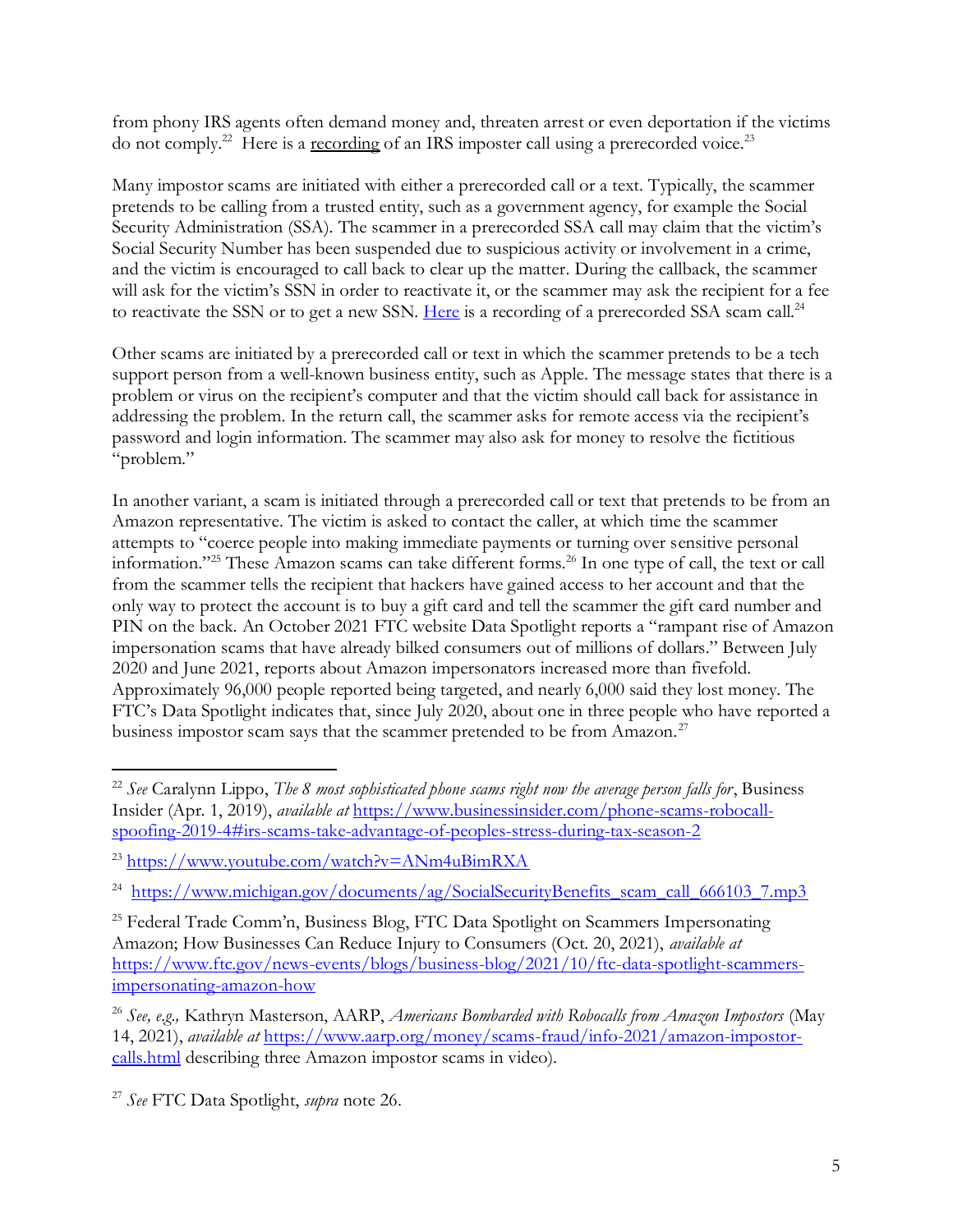The FTC recently launched a rulemaking to tackle a "sharp spike in impersonation fraud" spurred by scammers seeking to "capitalize on confusion and concerns around shifts in the economy stemming from the pandemic."<sup>28</sup> In its Notice of Proposed Rulemaking, the FTC states:

Impersonation fraud in general—including business, government, friend and family, romance, and tech support impersonation—has increased during the pandemic, with reported total losses of \$2 billion between October 2020 and September 2021 (up 85% year over year). Since the pandemic began, COVID-specific scam reports have included 12,491 complaints of government impersonation and 8,794 complaints of business impersonation."<sup>29</sup>

## Scam Calls and Texts Should Be Explicitly Excluded from the Allowed Exemptions.

There is no reason that scam calls or texts should be considered legal in any way, and in particular, no reason for them to be exempted from the requirements for consent in the TCPA. The Commission should clarify that no exemptions are permitted for either 1) scam prerecorded calls made to residential lines regulated by 42 U.S.C.  $\frac{227(b)(1)(B)}{2}$ , or 2) prerecorded or autodialed calls (which include texts) made to cell phones covered by  $\S$  227(b)(1A).

The current open proceeding is undertaken pursuant to Section 8 of the TRACED Act, which requires the Commission to

ensure that any exemption under subparagraph (B) or (C) [of  $\sqrt{227(b)(2)}$ ] contains requirements for calls made in reliance on the exemption with respect to  $-$  (i) the classes of parties that may make such calls; . . . and (iii) the number of such calls that a calling party may make to a particular called party. $30$ 

In its 2020 Order, the Commission regulated both the types of callers that could make exempted calls and the number of [exempted] calls.<sup>31</sup> We are proposing that the Commission should explicitly exclude all parties making "scam" calls. (In this definition, it should be reiterated that "calls" include

<sup>&</sup>lt;sup>28</sup> Press Release, Federal Trade Comm'n, FTC Launches Rulemaking to Combat Sharp Spike in Impersonation Fraud (Dec. 16, 2021), available at https://www.ftc.gov/news-events/pressreleases/2021/12/ftc-launches-rulemaking-combat-sharp-spike-impersonation-fraud See also Mike Snider, Robocalls and scam calls persist during pandemic, so Americans have stopped answering the phone, USA Today, Feb. 12, 2021, available at https://www.usatoday.com/story/tech/2021/02/12/robocallsscammers-fraud-phone-calls-increase-fcc-ftc-efforts/6706727002/.

<sup>&</sup>lt;sup>29</sup> Federal Trade Comm'n, Notice of Proposed Rulemaking, Trade Regulation Rule on Impersonation of Government and Business, 86 Fed. Reg. 72,901, 72,902 (Dec. 23, 2021) (emphasis added).

<sup>&</sup>lt;sup>30</sup> Pallone-Thune Telephone Robocall Abuse Criminal Enforcement and Deterrence Act, Pub. L. No. 116-105, § 8, 133 Stat. 3274 (Dec. 30, 2019), available at https://www.govtrack.us/congress/bills/116/s151/text (emphasis added).

<sup>&</sup>lt;sup>31</sup> See 2020 Order, *supra* note 3, at  $\P$  2.